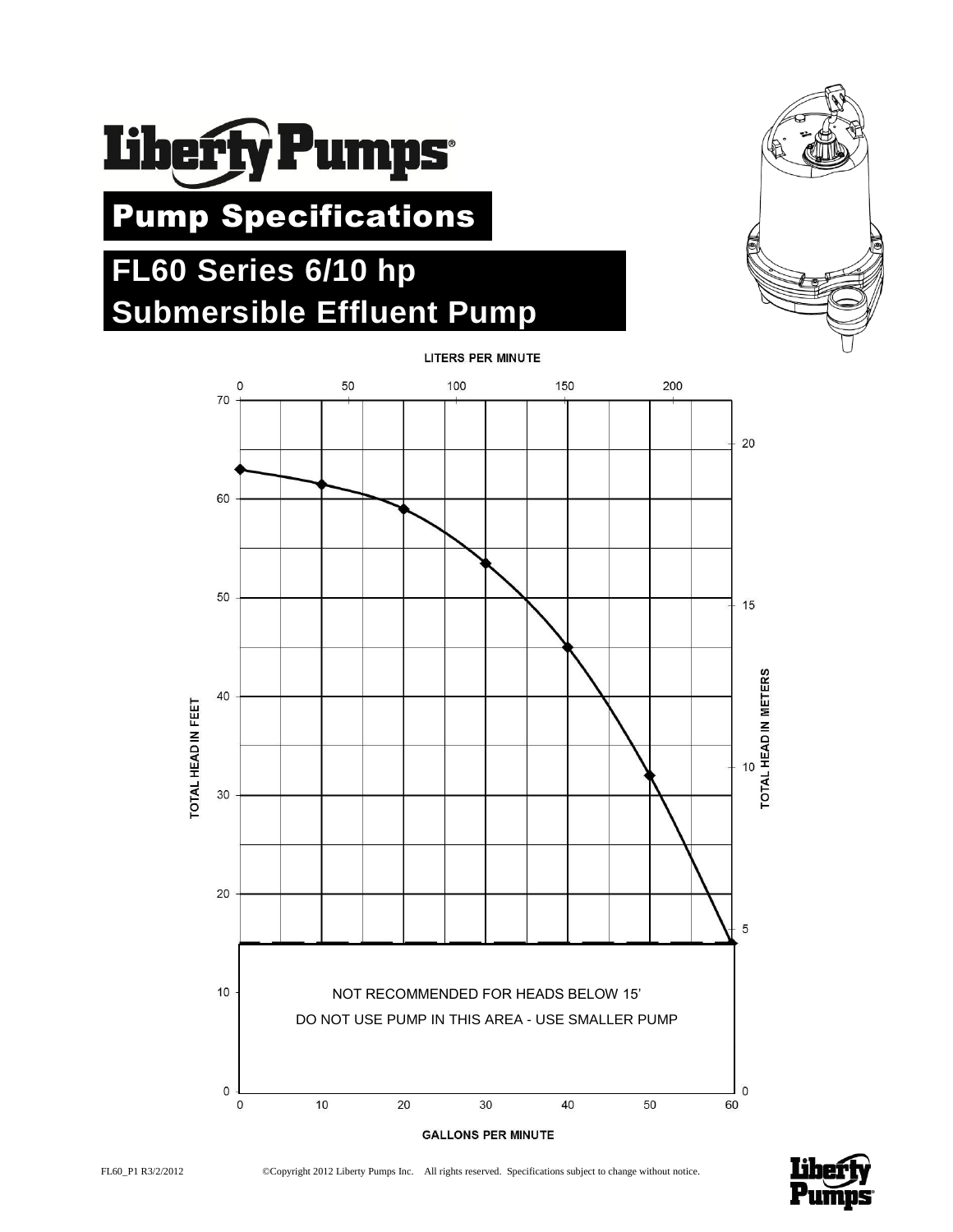## FL60-Series Dimensional Data



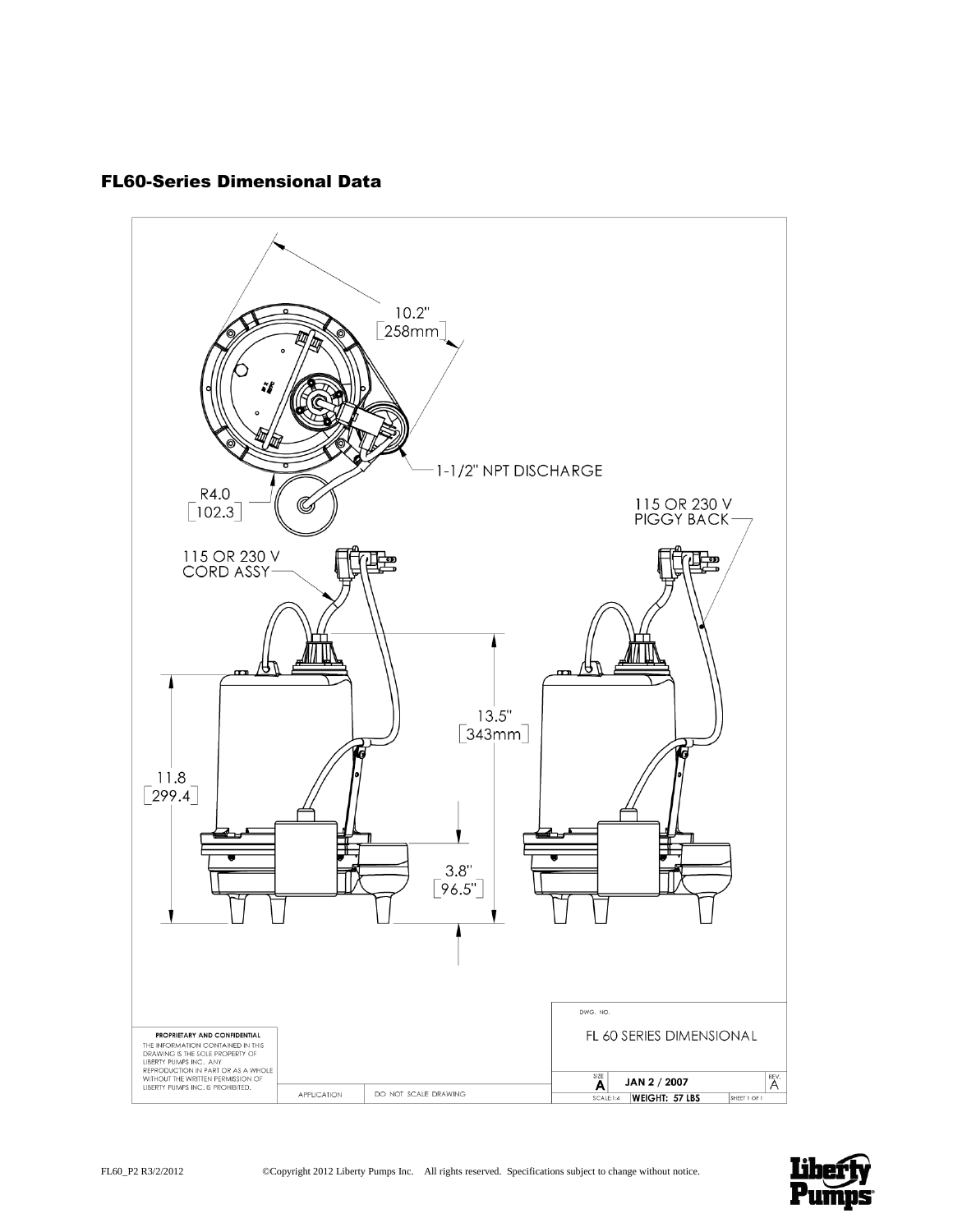| <b>MODEL</b>   | HP   | <b>VOLTAGE</b> | <b>PHASE</b> | <b>FULL</b><br><b>LOAD</b><br><b>AMPS</b> | <b>LOCKED</b><br><b>ROTOR</b><br><b>AMPS</b> | <b>THERMAL</b><br><b>OVERLOAD</b><br><b>TEMP</b> | <b>STATOR</b><br><b>WINDING</b><br><b>CLASS</b> | <b>CORD</b><br><b>LENGTH</b><br>FТ | <b>DISCHARGE</b> | <b>AUTOMATIC</b> |
|----------------|------|----------------|--------------|-------------------------------------------|----------------------------------------------|--------------------------------------------------|-------------------------------------------------|------------------------------------|------------------|------------------|
| FL61A          | 6/10 | 115            |              | 13                                        | 41                                           | 135°C / 275°F                                    | B                                               | 10                                 | 11/2             | <b>YES</b>       |
| FL61A-2        | 6/10 | 115            |              | 13                                        | 41                                           | 135°C / 275°F                                    | B                                               | 25                                 | 11/2             | <b>YES</b>       |
| FL61M          | 6/10 | 115            |              | 13                                        | 41                                           | 135°C / 275°F                                    | B                                               | 10                                 | 11/2             | <b>NO</b>        |
| FL61M-2        | 6/10 | 115            |              | 13                                        | 41                                           | 135°C / 275°F                                    | B                                               | 25                                 | 11/2             | <b>NO</b>        |
| FL62A          | 6/10 | 208-230        |              | ⇁                                         | 21                                           | 135°C / 275°F                                    | B                                               | 10                                 | 11/2             | <b>YES</b>       |
| <b>FL62A-2</b> | 6/10 | 208-230        |              | ⇁                                         | 21                                           | 135°C / 275°F                                    | B                                               | 25                                 | 11/2             | <b>YES</b>       |
| FL62M          | 6/10 | 208-230        |              | 7                                         | 21                                           | 135°C / 275°F                                    | B                                               | 10                                 | 11/2             | <b>NO</b>        |
| FL62M-2        | 6/10 | 208-230        |              | ⇁                                         | 21                                           | 135°C / 275°F                                    | B                                               | 25                                 | 11/2             | NO.              |

## FL60-Series Electrical Data

## FL60-Series Technical Data

|                             | <b>MULTI-VANE</b>          |  |  |  |
|-----------------------------|----------------------------|--|--|--|
| <b>IMPELLER</b>             | <b>CAST IRON</b>           |  |  |  |
| <b>SOLIDS HANDLING SIZE</b> | $\frac{1}{2}$              |  |  |  |
| <b>PAINT</b>                | POWDER COAT                |  |  |  |
| <b>MAX LIQUID TEMP</b>      | 60°C 140°C                 |  |  |  |
| <b>MAX STATOR TEMP</b>      | 135°C / 275°F              |  |  |  |
| <b>THERMAL OVERLOAD</b>     | 135°C / 275°F              |  |  |  |
| <b>POWER CORD TYPE</b>      | SJTW                       |  |  |  |
| <b>MOTOR HOUSING</b>        | <b>CLASS 25 CAST IRON</b>  |  |  |  |
| <b>VOLUTE</b>               | <b>CLASS 25 CAST IRON</b>  |  |  |  |
| <b>IMPELLER</b>             | <b>CLASS 25 CAST IRON</b>  |  |  |  |
| <b>SHAFT</b>                | <b>STAINLESS</b>           |  |  |  |
| <b>HARDWARE</b>             | <b>STAINLESS</b>           |  |  |  |
| <b>ORINGS</b>               | <b>BUNA N</b>              |  |  |  |
| <b>MECHANICAL SEAL</b>      | UNITIZED CERAMIC<br>CARBON |  |  |  |
| WEIGHT                      | 57LBS                      |  |  |  |

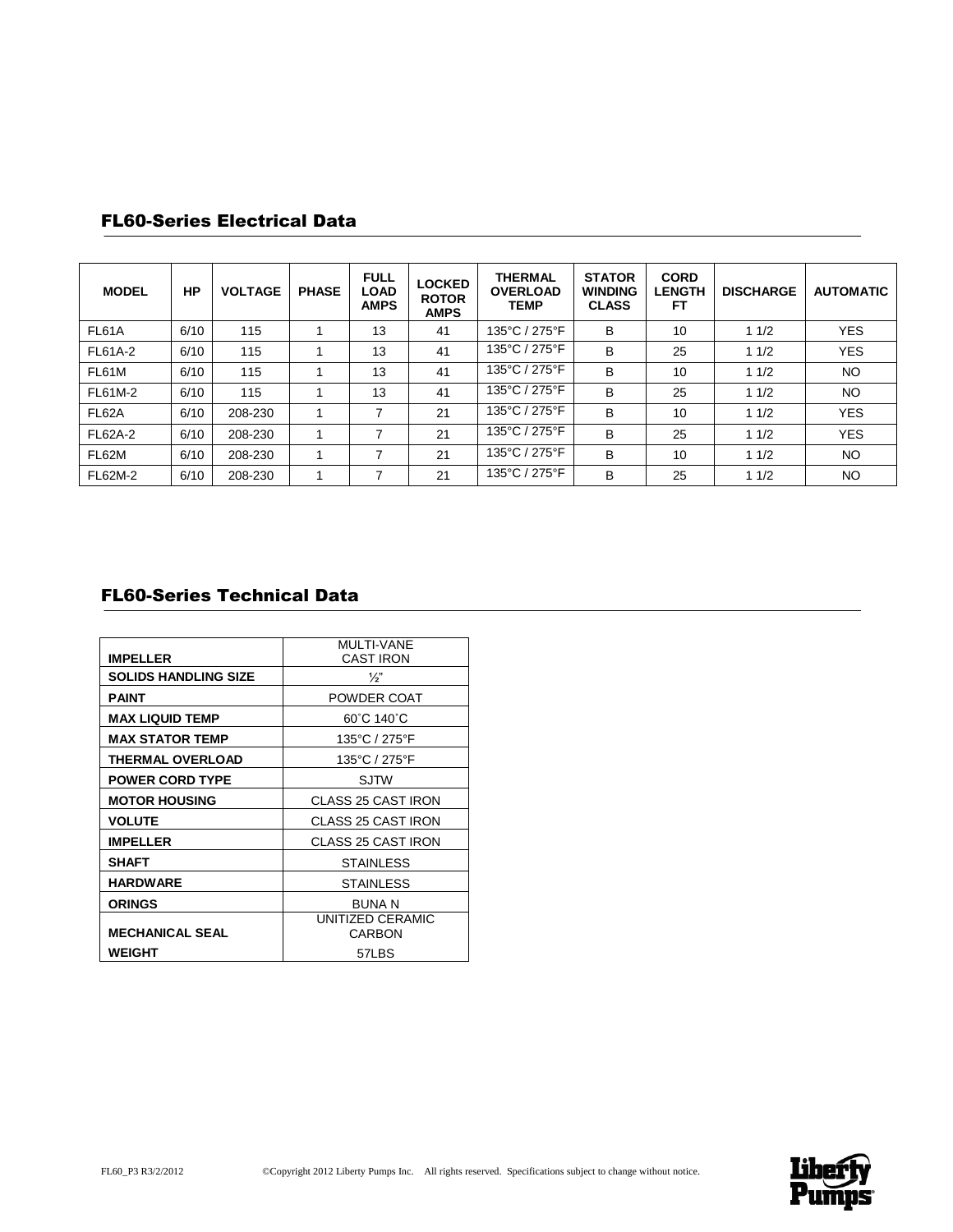### FL60-Series Specifications

#### **1.01 GENERAL:**

The contractor shall provide labor, material, equipment, and incidentals required to provide (QTY) centrifugal pumps as specified herein. The pump models covered in this specification are Series FL60 single phase pumps. The pump furnished for this application shall be model \_\_\_\_\_\_\_\_\_\_\_\_\_\_as manufactured by Liberty pumps.

#### **2.01 OPERATING CONDITIONS:**

Each submersible pump shall be rated at 6/10 hp\_\_\_\_\_volts single phase 60 Hz. 3450 RPM. The unit shall produce \_\_\_\_\_\_\_G.P.M. at feet of total dynamic head.

The submersible pump shall be capable of handling sewage effluent with 1/2" solid handling capability. The submersible pump shall have a shut-off head of 62 feet and a maximum flow of 60 GPM @ 15 feet of total dynamic head.

The pump shall be controlled with:

\_\_\_\_\_\_A piggy back style on/off float switch.

A NEMA 4X outdoor simplex control panel with three float switches and a high water alarm.

\_\_\_\_\_\_A NEMA 1 indoor simplex control panel with three float switches and a high water alarm.

\_\_\_\_\_\_A NEMA 4X outdoor duplex control panel with three float switches and a high water alarm.

\_\_\_\_\_\_A NEMA 1 indoor duplex control panel with three float switches and a high water alarm.

A NEMA 4X outdoor duplex control panel with four float switches and a high water alarm.

\_\_\_\_\_\_A NEMA 1 indoor duplex control panel with four float switches and a high water alarm.

#### **3.01 CONSTRUCTION:**



Each centrifugal effluent pump shall be equal to the certified Series FL60 SERIES pumps as manufactured by Liberty Pumps, Bergen NY. The castings shall be constructed of class 25 cast iron. The motor housing shall be oil filled to dissipate heat. Air filled motors shall not be considered equal since they do not properly dissipate heat from the motor. All mating parts shall be machined and sealed with a Buna-N o-ring. All fasteners exposed to the liquid shall be stainless steel. The motor shall be protected on the top side with sealed cord entry plate with molded pins to conduct electricity eliminating the ability of water to enter internally through the cord. The motor shall be protected on the lower side with a unitized ceramic/carbon seal with stainless steel housings and spring. The pump shall be furnished with stainless steel handle.

#### **4.01 ELECTRICAL POWER CORD**

The submersible pump shall be supplied with 10 or 25 feet of multiconductor power cord. It shall be cord type SJTW, capable of continued exposure to the pumped liquid. The power cord shall be sized for the rated full load amps of the pump in accordance with the National Electric Code. The power cable shall not enter the motor housing directly but will conduct electricity to the motor by means of a water tight compression fitting cord plate assembly, with molded pins to conduct electricity. This will eliminate the ability of water to enter internally through the cord, by means of a damaged or wicking cord.

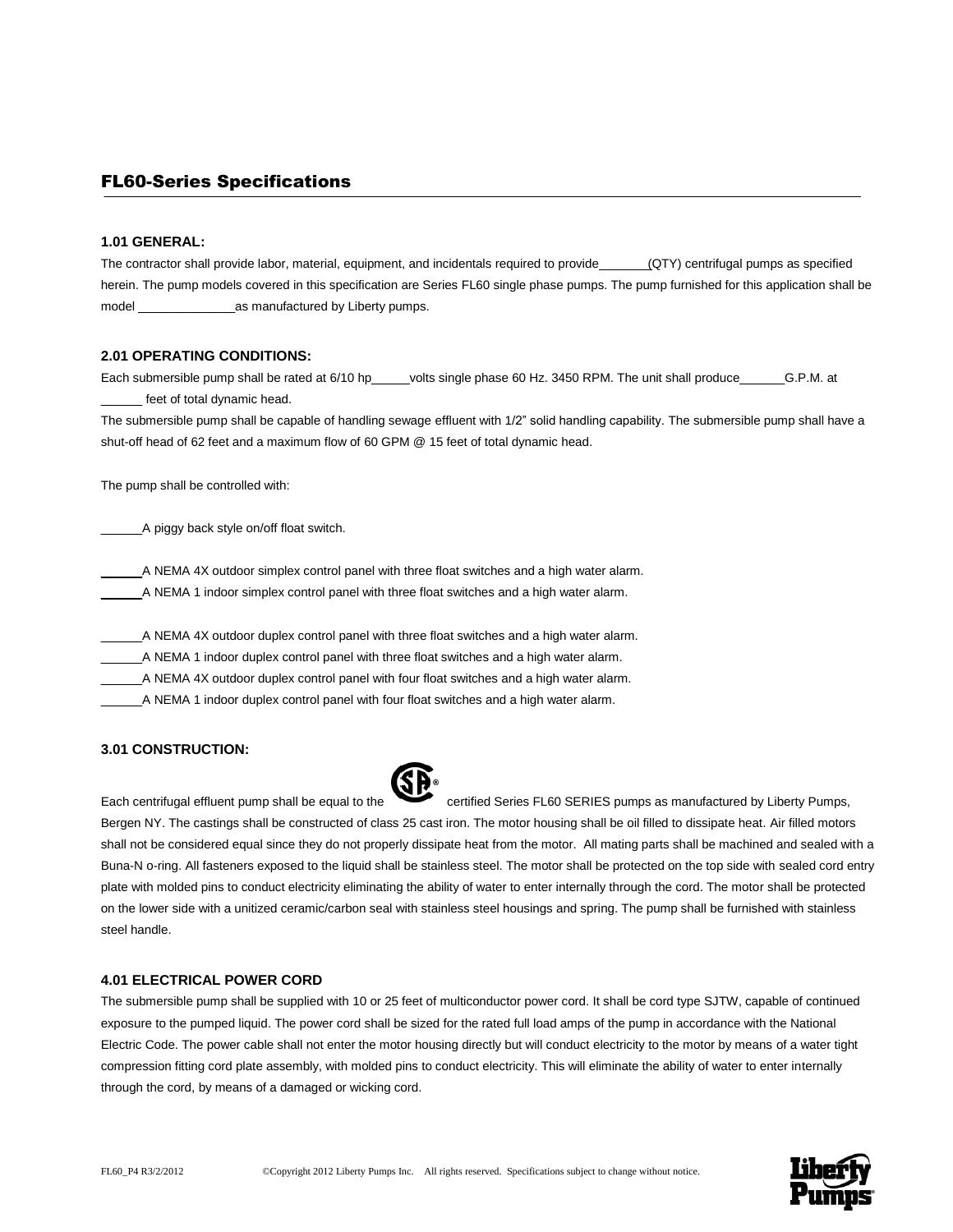#### **5.01 MOTORS**

Single phase motors shall be oil filled, permanent split capacitor, class B insulated, NEMA B design, rated for continuous duty. At maximum load the winding temperature shall not exceed 135 degrees C unsubmerged. Since air filled motors are not capable of dissipating heat they shall not be considered equal. The pump motor shall have an integral thermal overload switch in the windings for protecting the motor. The capacitor circuit shall be mounted internally in the pump.

#### **6.01 BEARINGS AND SHAFT**

Upper and lower ball bearings shall be required. The bearings shall be a single ball / race type bearing. Both bearings shall be permanently lubricated by the oil, which fills the motor housing. The motor shaft shall be made of 300 or 400 series stainless steel and have a minimum diameter of .625".

#### **7.01 SEALS**

The pump shall have a unitized carbon / ceramic seal with stainless steel housings and spring equal to Crane Type 6a. The motor plate / housing interface shall be sealed with a Buna-N o-ring.

#### **8.01 IMPELLER**

The impeller shall be a class 25 iron. It shall be threaded to the motor shaft.

#### **9.01 CONTROLS**

All single phase units can be supplied with CSA and UL approved automatic wide angle tilt float switches. The switches shall be equipped with piggy back style plug that allows the pump to be operated manually without the removal of the pump in the event that a switch becomes inoperable. Manual Pumps are operable by means of a pump control panel.

#### **10.01 PAINT**

The exterior of the casting shall be protected with Powder Coat paint.

#### **11.01 SUPPORT**

The pump shall have cast iron support legs, enabling it to be a free standing unit.

#### **12.01 SERVICEABILTY**

Components required for the repair of the pump shall be shipped within a period of 24 hours.